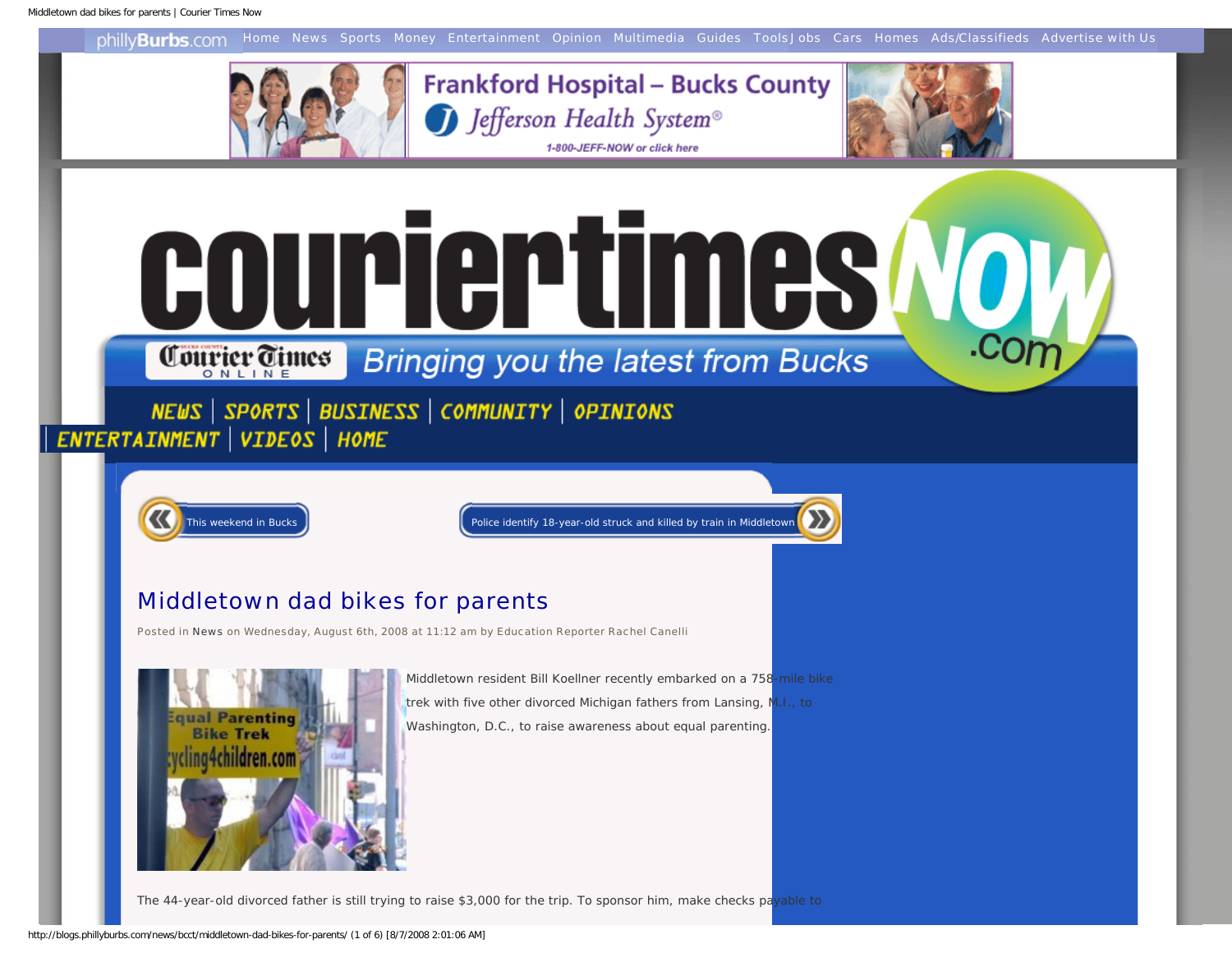PA FACE and mail to 1002 Society Place, Newtown, PA, 18940. For more information, visit www.paface.org

After stopping in Unity, P.A., and participating in rallies in Ohio and Pittsburgh, the dads' trip will end Friday night in Washington, D.C. at the second annual Family Preservation Festival, according to organizers.

Experts claim research shows that kids thrive when both parents are actively involved in their lives, according to Pennsylvania Families and Children's Equality.

| Social Bookmarks                                   |        |  |
|----------------------------------------------------|--------|--|
| - 端子に裝身お愛/句と区                                      | More » |  |
| Share This Story ME Email Print Post Nubscribe RSS |        |  |

#### **Similar Posts**

- [District hosts fine arts festival](http://blogs.phillyburbs.com/news/bcct/district-hosts-fine-arts-festival/)
- [Schweitzer kids share doughnuts with dad](http://blogs.phillyburbs.com/news/bcct/schweitzer-kids-share-doughnuts-with-dad/)
- Make a donation to honor dad
- [Basketball tournament, comedy night to benefit scholarship fund](http://blogs.phillyburbs.com/news/bcct/basketball-tournament-comedy-night-to-benefit-scholarship-fund/)

#### **Leave a Reply**

[Please review our commenting terms](#page-0-0)

Name (required) e-mail Address (will not be published but is required) Website

Notify me of followup comments via e-mail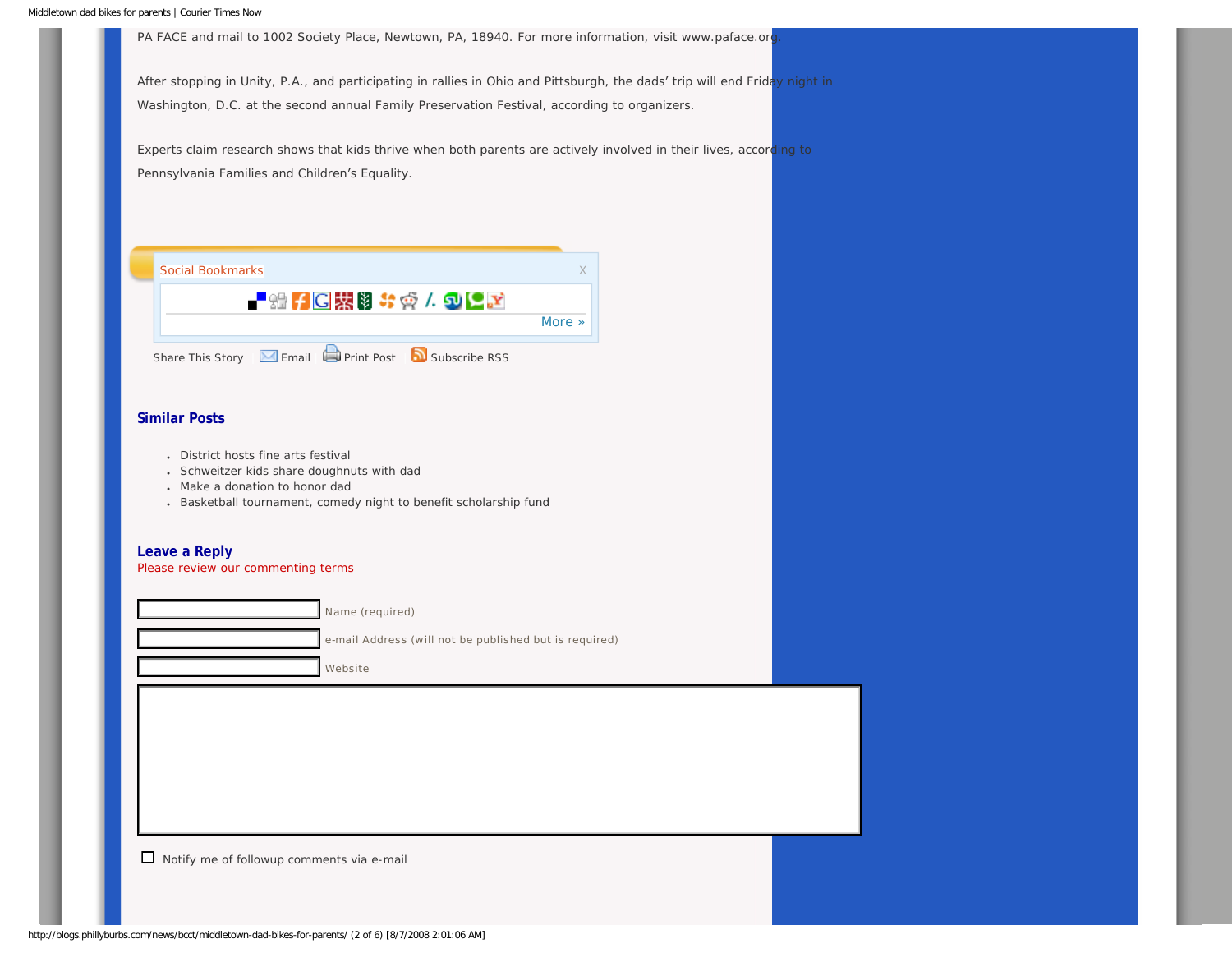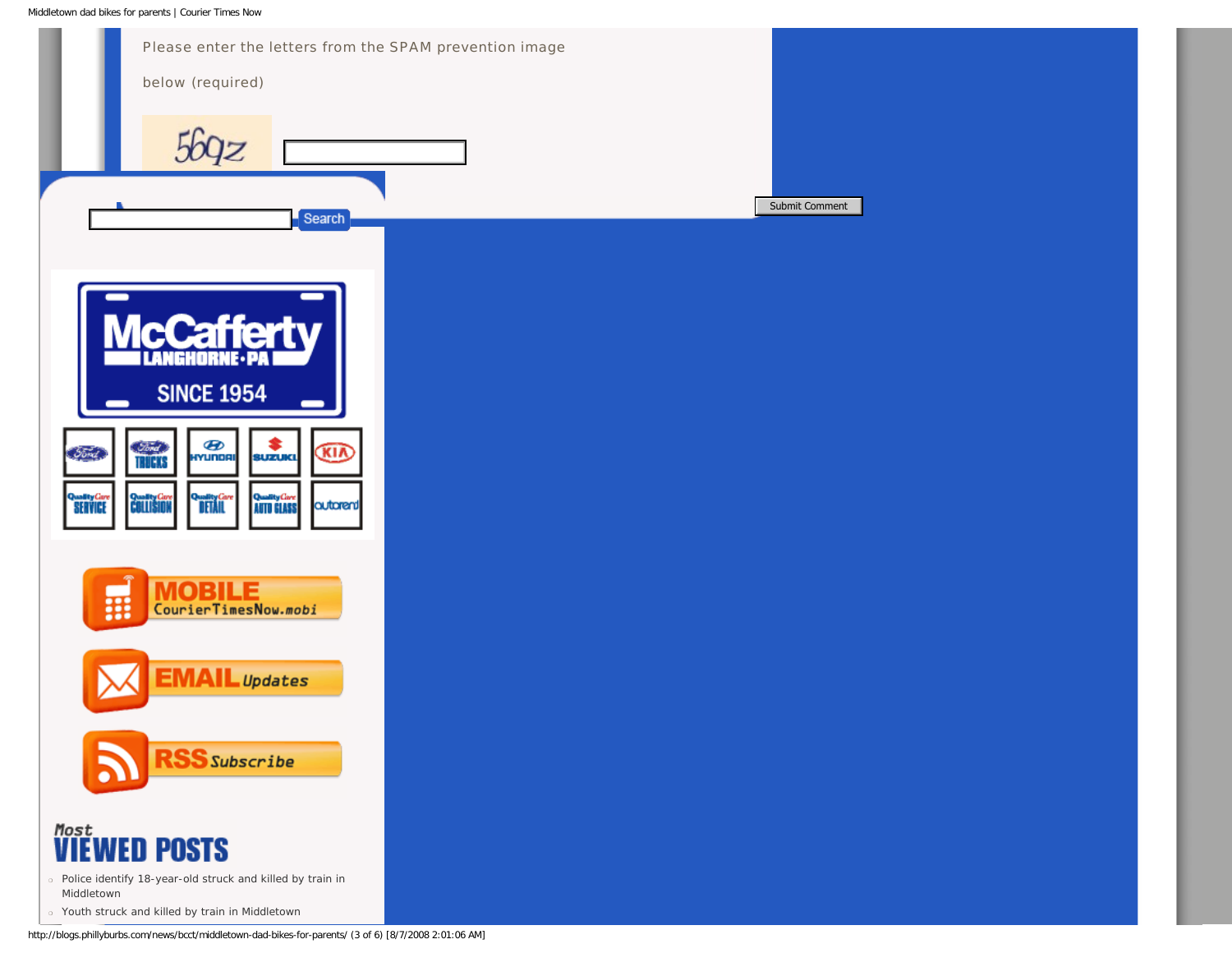Middletown dad bikes for parents | Courier Times Now

❍ [pets](http://blogs.phillyburbs.com/news/bcct/)

- ❍ [Artie Lange checks into rehab; Levittown show cancelled](http://blogs.phillyburbs.com/news/bcct/?p=3622)
- ❍ [Memorial services planned](http://blogs.phillyburbs.com/news/bcct/memorial-services-planned/)

# **Most**<br>**RECENT POSTS**

- ❍ **NEW** [Brett the Jet? Favre reportedly traded to New York](http://blogs.phillyburbs.com/news/bcct/brett-the-jet-favre-reportedly-traded-to-new-york/)
- ❍ **NEW** [Defendants in corruption case plead not guilty](http://blogs.phillyburbs.com/news/bcct/defendants-in-corruption-case-plead-not-guilty/)
- ❍ **NEW** [Phils beat Marlins, gain ground in NL East](http://blogs.phillyburbs.com/news/bcct/phils-beat-marlins-gain-ground-in-nl-east/)
- ❍ **NEW** [Police shoot, kill gunman after hotel robbery](http://blogs.phillyburbs.com/news/bcct/police-shoot-kill-gunman-after-hotel-robbery/)
- ❍ **NEW** [Former Courier photographer passes away at 75](http://blogs.phillyburbs.com/news/bcct/former-courier-photographer-passes-away-at-75/)

### **RECENT COMMENTS**

- ❍ Posted by: **Billy A:** [Oh, also Rose, let me say this. Mike.](http://blogs.phillyburbs.com/news/bcct/police-identify-18-year-old-struck-and-killed-by-train-in-middletown/#comment-2145)..
- ❍ Posted by: **Billy A:** [Let me first say, upon reading Rose's](http://blogs.phillyburbs.com/news/bcct/police-identify-18-year-old-struck-and-killed-by-train-in-middletown/#comment-2143)...
- ❍ Posted by: **msa:** [this is a really horrible thing to.](http://blogs.phillyburbs.com/news/bcct/police-identify-18-year-old-struck-and-killed-by-train-in-middletown/#comment-2139)..
- ❍ Posted by: **Dawn Kelly:** [I was Mike's 5th grade teacher](http://blogs.phillyburbs.com/news/bcct/police-identify-18-year-old-struck-and-killed-by-train-in-middletown/#comment-2137) [at](http://blogs.phillyburbs.com/news/bcct/police-identify-18-year-old-struck-and-killed-by-train-in-middletown/#comment-2137)...



MOMMENT & YOUP PET FOP **ICALLES TO A SOCIETY OF STATE SOCIETY AND THE SOCIETY OF THE SOCIETY OF THE SOCIETY OF THE STATE STATE** 

Calen

# Latest<br>**LOCAL NEWS**

- ❍ [More assessment appeals sought](http://www.phillyburbs.com/pb-dyn/news/111-08062008-1573274.html)
- ❍ [Developers charged with bribing Philly official](http://www.phillyburbs.com/pb-dyn/news/111-08062008-1573269.html)
- ❍ [Commuters turn to mass transit](http://www.phillyburbs.com/pb-dyn/news/111-08062008-1573276.html)
- ❍ [Breast cancer rare but possible in young women](http://www.phillyburbs.com/pb-dyn/news/111-08062008-1573264.html)
- ❍ [Teacher's sentencing postponed](http://www.phillyburbs.com/pb-dyn/news/111-08062008-1573312.html)

*[More News...](http://www.phillyburbs.com/pb-dyn/section.cfm?id=111&tmpl=local_news)*

### **Latest**<br>**LOCAL SPORTS**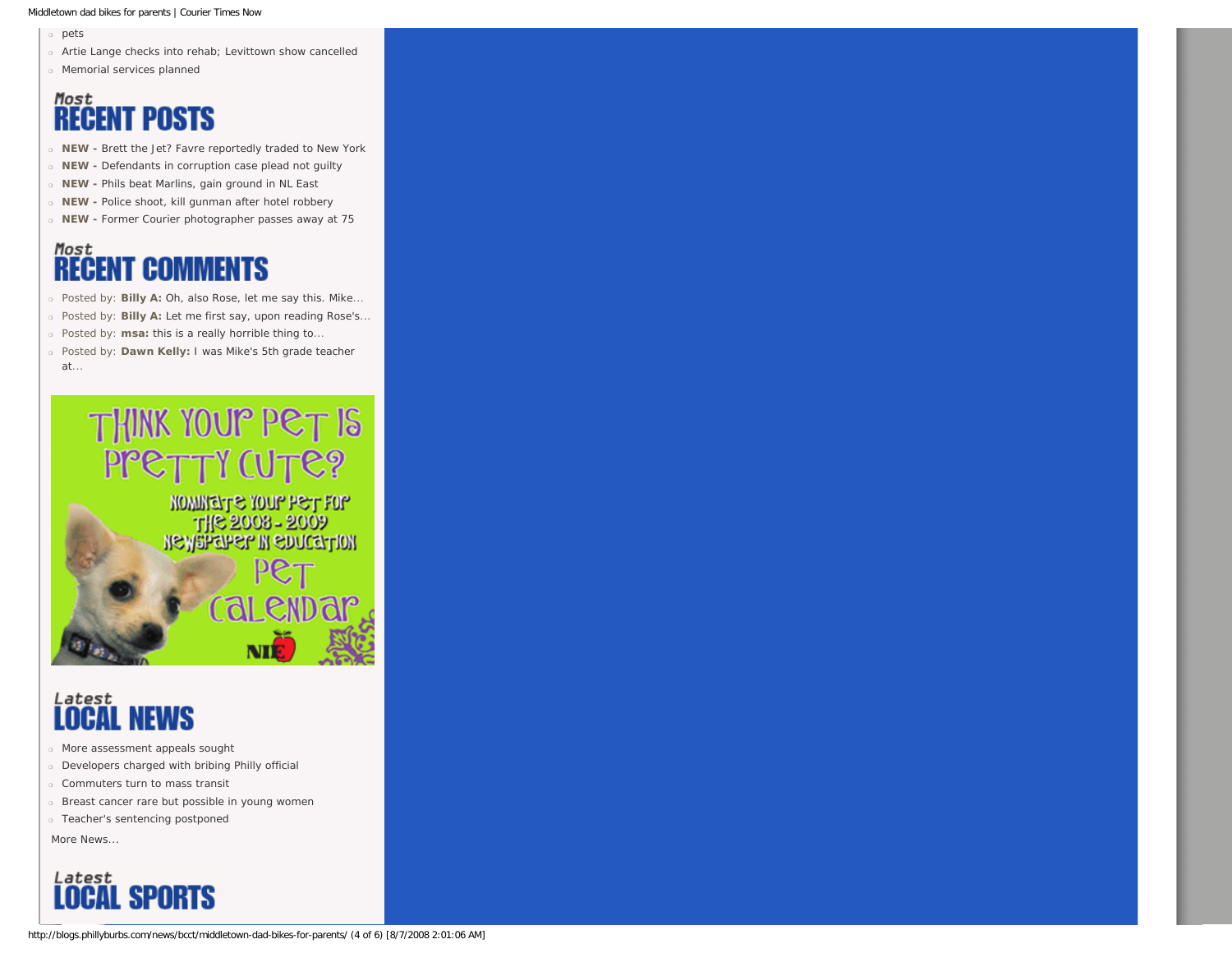#### Middletown dad bikes for parents | Courier Times Now

- ❍ [Hatfield edges Norchester in opener](http://www.phillyburbs.com/pb-dyn/news/108-08062008-1573197.html)
- ❍ [Nevatt grabs 36-hole lead](http://www.phillyburbs.com/pb-dyn/news/108-08062008-1573198.html)
- ❍ [Carroll going back to Spain](http://www.phillyburbs.com/pb-dyn/news/108-08062008-1573199.html)
- ❍ [Trenton looking very solid for Eastern League playoff spot](http://www.phillyburbs.com/pb-dyn/news/108-08052008-1572824.html)
- ❍ [Sports in brief for August 4](http://www.phillyburbs.com/pb-dyn/news/108-08042008-1572290.html)

*[More Sports...](http://www.phillyburbs.com/pb-dyn/section.cfm?id=108&tmpl=local_sports)*

### **Latest OPINIONS**

- ❍ [Freewheeling fleet](http://www.phillyburbs.com/pb-dyn/news/321-08062008-1573306.html)
- ❍ [County funnels political contributions at taxpayer expense](http://www.phillyburbs.com/pb-dyn/news/321-08062008-1573309.html)
- ❍ ['Ailing, not failing'](http://www.phillyburbs.com/pb-dyn/news/321-08052008-1572680.html)
- ❍ [Nothing to see here-](http://www.phillyburbs.com/pb-dyn/news/321-08052008-1572711.html)
- ❍ [There they go again](http://www.phillyburbs.com/pb-dyn/news/321-08032008-1571897.html)

*[More Opinion...](http://www.phillyburbs.com/pb-dyn/section.cfm?id=327&tmpl=opinion_bcct)*

### our Courier Times<br>**BLOGGERS**

- ❍ [Andy Vineberg blogs on entertainment](http://blogs.phillyburbs.com/andy-vineberg)
- ❍ [Betty Cichy blogs on food](http://blogs.phillyburbs.com/betty-cichy)
- ❍ [Gwen Shrift blogs on fashion](http://blogs.phillyburbs.com/bucks-style)
- ❍ [Jo Ciavaglia blogs on health](http://blogs.phillyburbs.com/jo-ciavaglia)

## Courier Times

- ❍ [Courier Times Photo Galleries](http://media.phillyburbs.com/bcct/interactive/photogallery/)
- ❍ [Courier Times Soundslide Shows](http://media.phillyburbs.com/bcct/interactive/bcct_soundslides/)
- ❍ [Courier Times Videos](http://video.ap.org/v/Default.aspx?f=palev1&partner=en-ap)
- ❍ [Courier Times podcasts](http://www.phillyburbs.com/podcasts/)

### Our Courier Times **COLUMNISTS**

- ❍ [NEWS JD Mullane](http://www.phillyburbs.com/pb-dyn/section.cfm?id=219&tmpl=columnists)
- ❍ [NEWS Kate Fratti](http://www.phillyburbs.com/pb-dyn/section.cfm?id=257&tmpl=columnists)
- ❍ [SPORTS Mike Sielski](http://www.phillyburbs.com/pb-dyn/section.cfm?id=256&tmpl=sportscol)
- ❍ [SPORTS Kevin Cooney](http://www.phillyburbs.com/pb-dyn/section.cfm?id=243&tmpl=sportscol)

Search